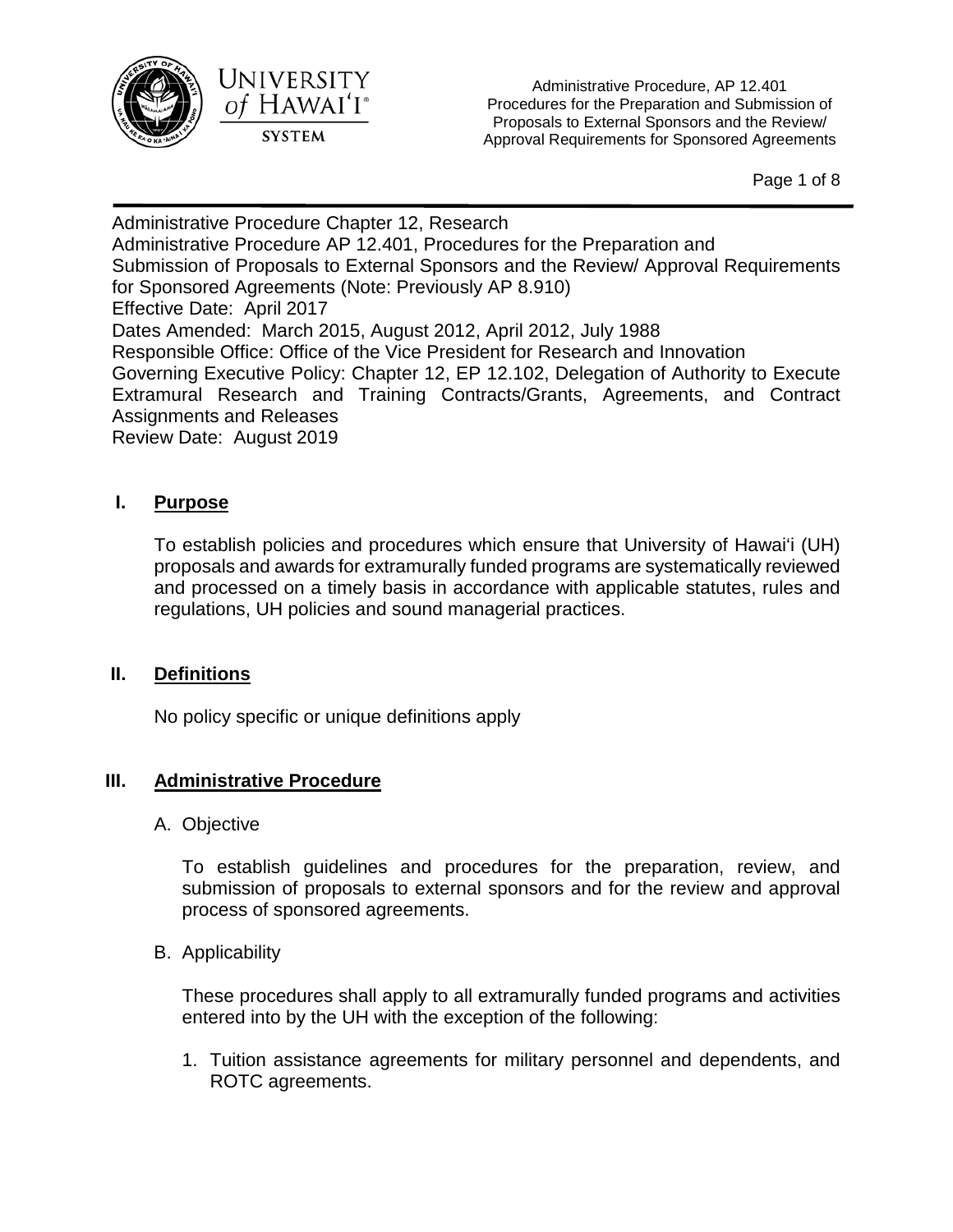- 2. Student Financial Aids, Scholarships and Loans program agreements.
- 3. Non-financial affiliation agreements not related to extramurally funded projects
- 4. Non-credit classes that do not involve federal funds where the funds will be deposited into the university's special or revolving fund accounts and provided the contract or agreement is not for the type of awards listed below:
	- a. Curriculum development projects at any level, including projects involving evaluation of curriculum or teaching methods
	- b. Projects that involve students in community service activities for which they are receiving academic credit (e.g., service learning).
	- c. Activities funded by awards to departments or schools in support of students.
	- d. Dissertation work funded by grants, including grants for travel in relation to a dissertation.
	- e. Upward Bound Program.
- C. Procedures
	- 1. Preparation of Proposals

The Principal Investigator (PI)/Project Director (PD) prepares proposal(s) which include(s) the design of the scientific and technical specifications and statement of work (SOW). The PI/PD also develops an overall expenditure plan (budget) which specifies the program funding requirements including Direct Costs and Facilities and Administrative (F & A) Costs (aka indirect costs). Proposal preparation should be initiated by the PI/PD early in advance of the sponsoring agency's deadline to avoid last-minute haste which may result in unintentional errors or omissions. The PI/PD should start early discussions with the department Administrative Officer (AO) or Fiscal Administrator (FA), the Department Chairperson, Chancellor/Dean/Director, or Office of Research Services (ORS), as appropriate, to provide timely notification of the proposed activity and to allow sufficient time for the proper review and consideration of University resources that are required in support of the proposed program or activity.

a. Assistance in Proposal Preparation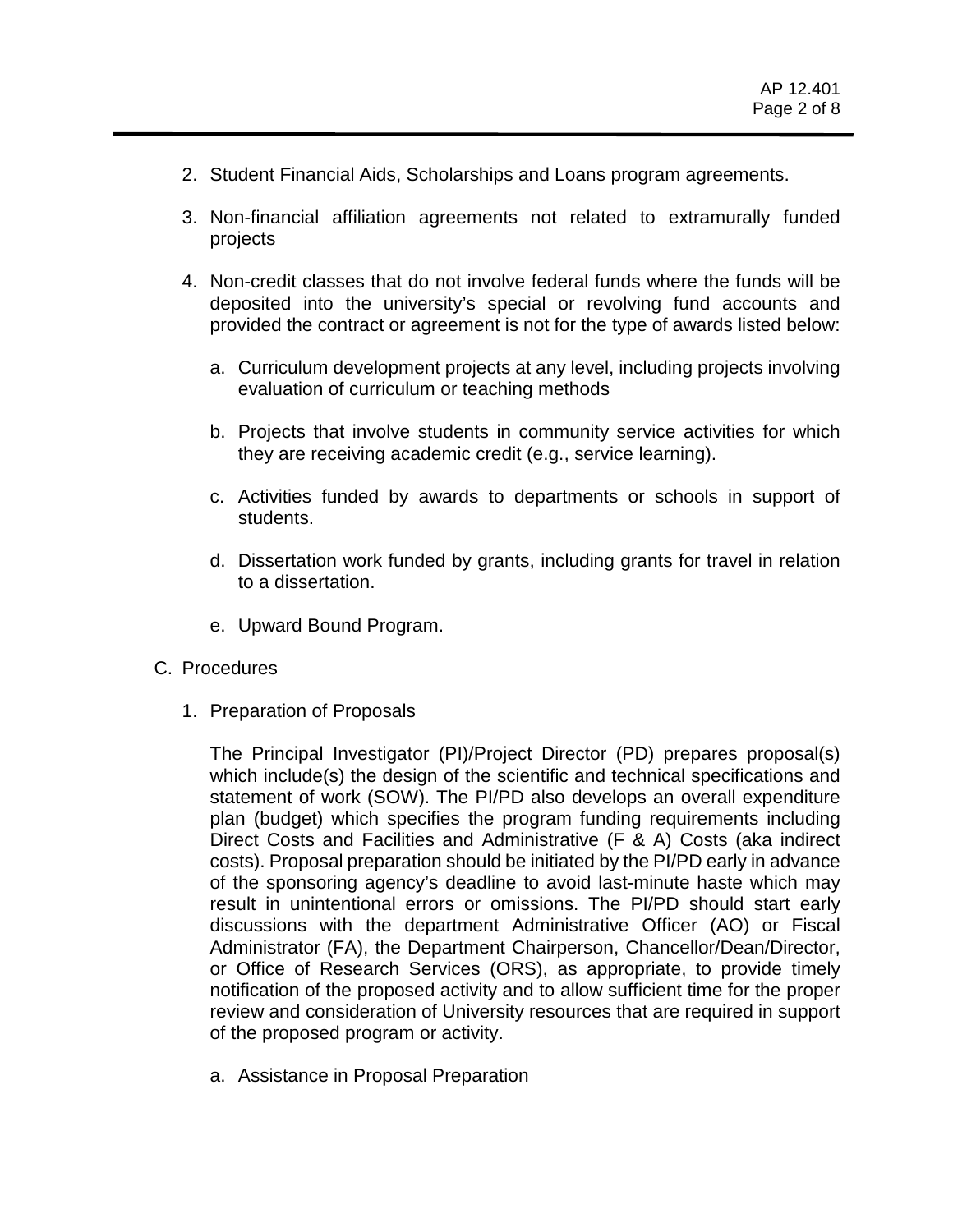ORS shall provide guidance and assistance in the preparation of proposals. For departments and units who do not have access to administrative or fiscal support, ORS shall supply such assistance in the preparation of proposals.

b. Form and Content

Application forms and instructions for proposal preparation and submission are usually provided by the sponsor and should be followed accordingly. Programs should use the format specified in Attachment 1, "Proposal Format", when applying to those sponsors that do not provide application forms or a guide.

c. Proposal Deadlines

Proposals should be reviewed by the department AO or FA, and approved by the Chairperson and submitted to the Chancellor/Dean/Director. After approval, the proposal shall be submitted to ORS for review and approval at least five business days prior to the sponsor's deadline. Discussion in advance of the deadline for the proposal with all concerned, especially with ORS is encouraged. If the proposal will result in a binding contract upon acceptance by the sponsor, it may be helpful to have drafts of the proposal reviewed by all appropriate parties before it is assembled in final form.

2. Review/Approval and Processing Requirements for Proposals

All proposals to external sponsors must be reviewed and endorsed by the AO or FA and approved by the Department Chairperson, Chancellor/Dean/Director, and ORS via a myGRANT Proposal Development record in accordance with the requirements prescribed below.

The informal transmittal of proposals to sponsors prior to official UH review and approval is strongly discouraged since the UH may not honor obligations resulting from proposals which have not been properly reviewed and authorized.

- a. Responsibilities of the Principal Investigator/Project Director
	- (1) Ensure that all scientific and technical aspects of the proposed scope of work and the funding requirements for the attainment of program objectives have been identified and properly disclosed, and that all proposed cost sharing/matching commitments (Note: Unless incentives exceed administrative burden, UH highly discourages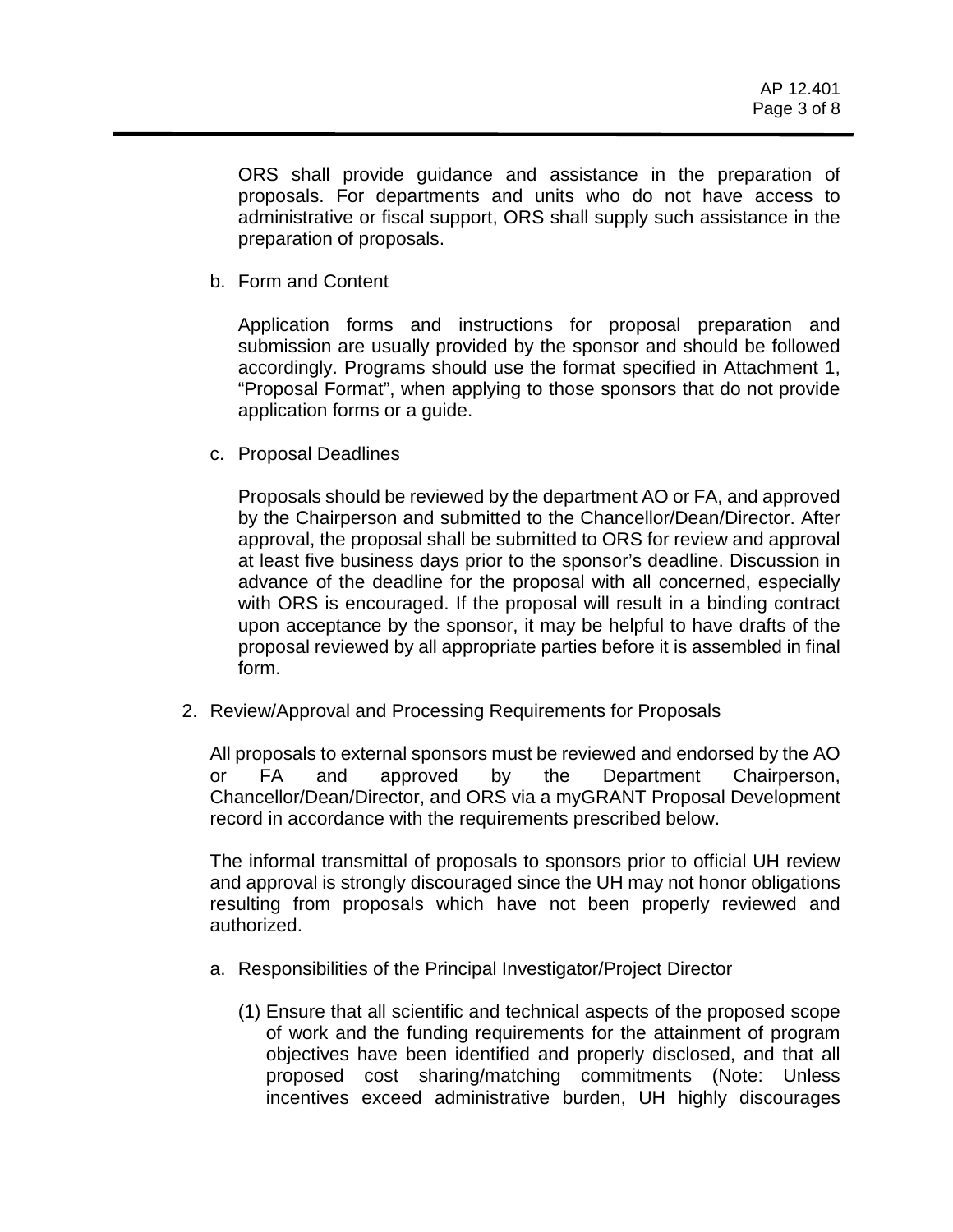voluntary cost sharing.) are available and properly documented. Particular attention shall be devoted to the identification of exposure to risks or potential risks under the proposed project, and to the commitment of UH resources (faculty effort, funds, space, and equipment) to the project.

- (2) Coordinate the creation and completion of a Proposal Development record in myGRANT and the entry of proposals and related information. myGRANT is the electronic grants management system used by the University of Hawaii. Proposals, including required attachments, should be uploaded to myGRANT and routed for all necessary approvals early in advance of the sponsor's deadline for submission.
- (3) Once completed, submit the myGRANT Proposal Development record for electronic workflow approval by the department FA, the Department Chairperson, and the Dean/Director of each unit when more than one department or college is involved.
- (4) If the sponsor requires electronic submission, ensure that the myGRANT Proposal Development record is created, proposal and required attachments are uploaded, and electronic approval has been received early in advance of sponsor deadline. If the sponsor requires hard copy submission, also ensure that the appropriate number of copies of the proposal application as required by the sponsor have been properly prepared in accordance with the format and requirements prescribed by the sponsor.
- b. Responsibilities of the Department Administrative Officer (AO) or Fiscal Administrator (FA)
	- (1) Review the adequacy and completeness of the proposal and related budget, utilizing the Proposal Preparation Checklist (Attachment 3) as necessary and appropriate.
	- (2) Consult with the PI to understand the program needs and to ensure that all costs are properly identified and realistically estimated in the proposed program budget.
	- (3) Ensure that all cost items included in the proposed budget are consistent with the policies and requirements of the UH and the sponsor.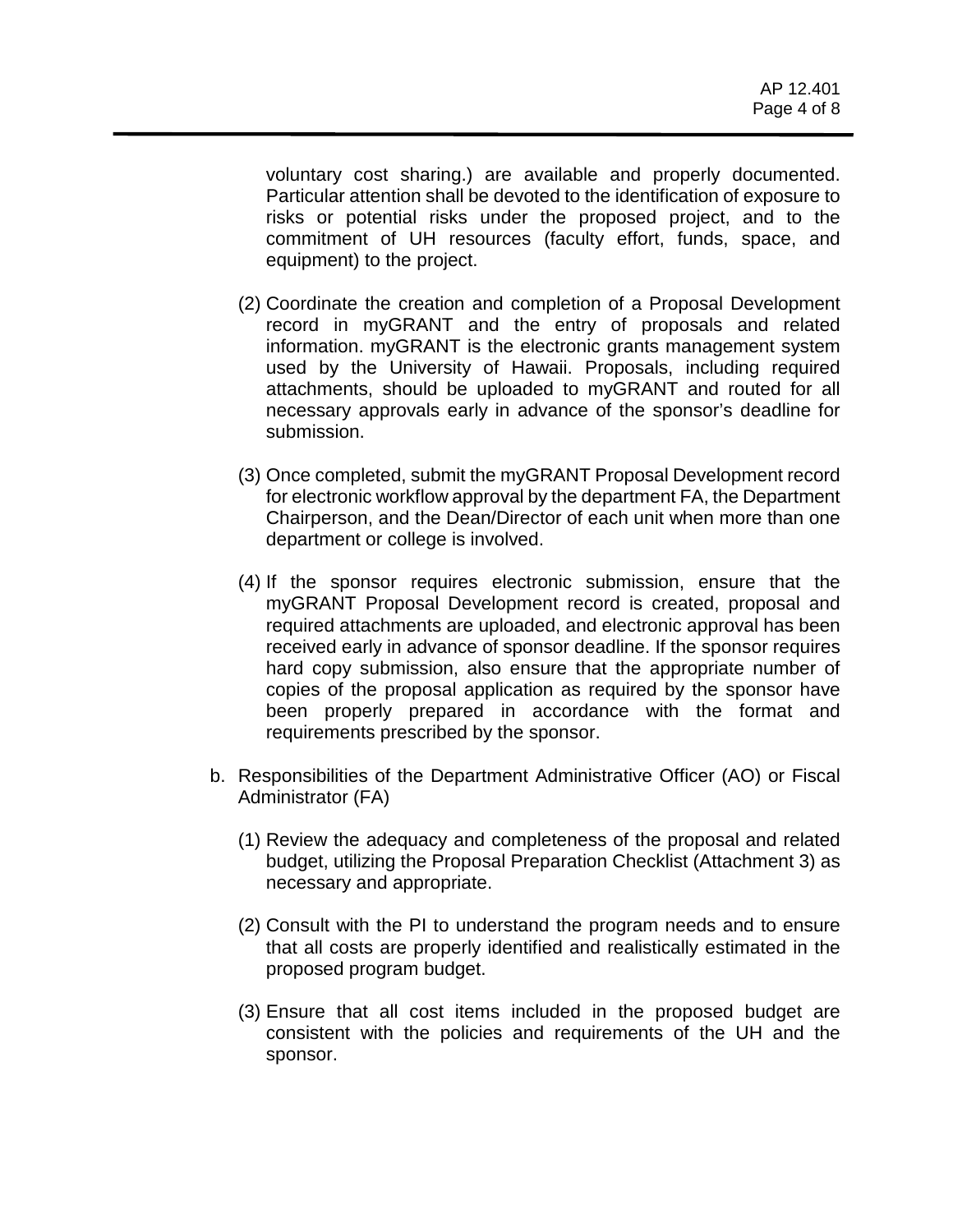- c. Responsibilities of the Department Chairperson and Chancellor/Dean/Director
	- (1) Evaluate and approve all aspects of the proposal application for:
		- (a) Substance and merit of the proposed program or activity.
		- (b) Academic appropriateness, desirability and compatibility with the mission of the unit.
		- (c) Commitments of faculty and staff effort and their effects on teaching and other obligations of personnel involved.
		- (d) Adequacy of the proposed funding requirements.
		- (e) Other non-personnel program requirements such as equipment, special facilities, computer time, and other administrative support needs and arrangements.
	- (2) Approval of myGRANT Proposal Development record for the PI's proposal shall signify acceptance and assumption of the full responsibility for the administration and fiscal accountability of the proposed research or non-research activity and to provide the necessary resources for the project.
- d. Responsibilities of ORS
	- (1) Final institutional review of all program and academic aspects including the proposed program budget to ensure conformity with UH, State, Federal, and sponsoring agency's policies and procedures, and all applicable laws, rules and regulations. ORS shall consider all items below.
		- (a) Completeness of proposal to ensure that all information required by the sponsoring agency is properly provided and in accordance with the prescribed format.
		- (b) That proper compliance approvals have been obtained.
		- (c) That proper documentation of all items required in the myGRANT Proposal Development record have been provided.
	- (2) Approve all research, non-research, and special project proposals signifying official UH sponsorship and submit electronic copies of the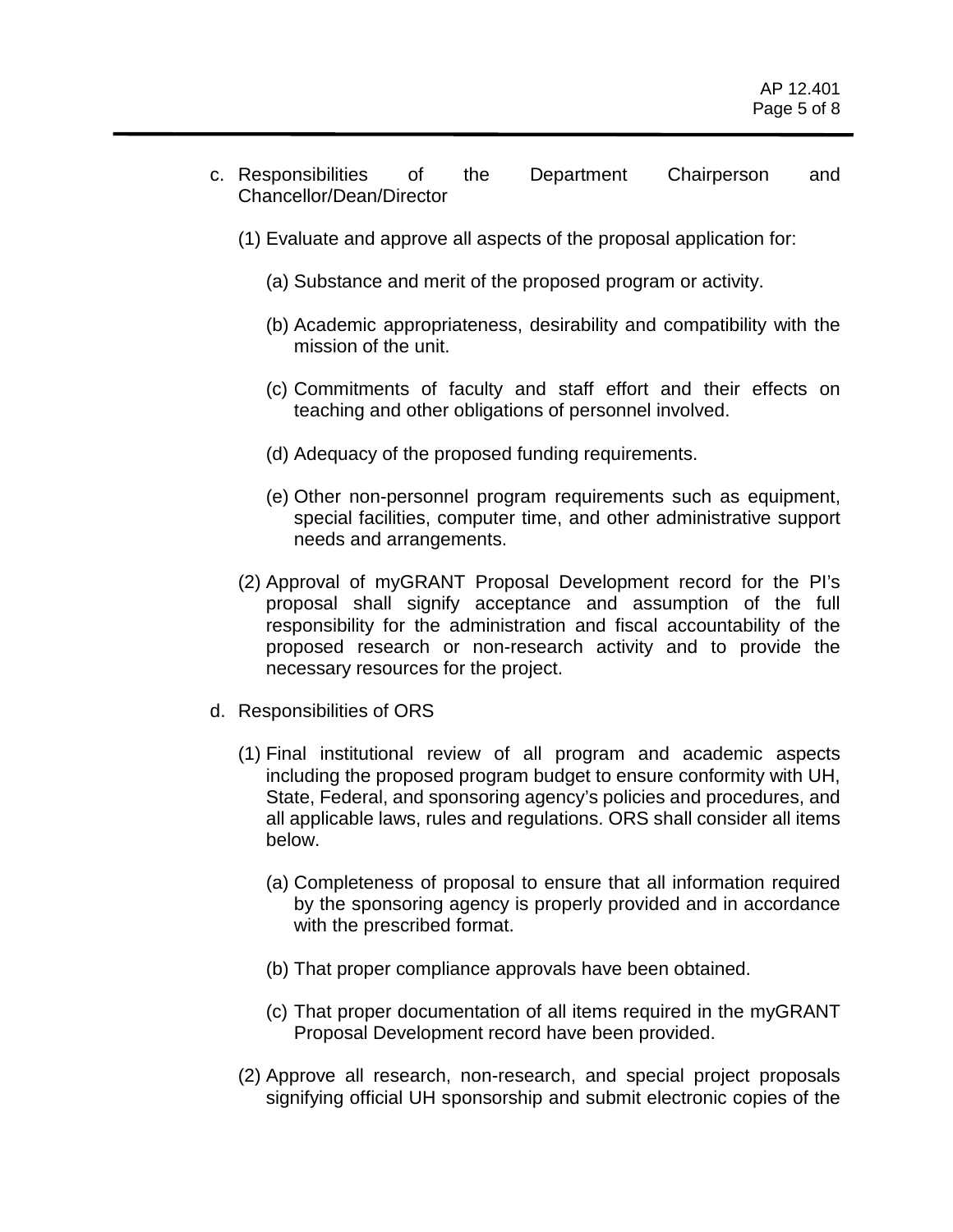proposal(s) to the prospective sponsor. All hard copy proposals are forwarded by the PI to the prospective sponsor.

- (3) Follow up, negotiate, and monitor the proposal's status with the sponsoring agency.
- 3. Negotiations with Sponsoring Agencies and Revisions to Proposals

ORS is designated as Authorized Organizational Representative (AOR) for all proposals to external sponsors including revisions thereto. Formal negotiations must be administrated through ORS for any and all changes. If any informal discussions or notifications should occur, the PI/PD should advise the sponsoring agency's representative that negotiations must be formalized through ORS. Although preliminary discussions may be appropriate, it should be clearly understood by all parties that sponsored programs can be officially established only after proposal applications and any necessary revisions have been reviewed and approved through the established UH channels.

4. Acceptance of Awards

Contract and grant awards from external sponsors shall be reviewed in accordance with the guidelines prescribed under Attachment 4, "Guidelines for Acceptance of External Awards", and approved in the sequence outlined below. Official notification from sponsors should be directed to ORS for formal acceptance by the UH. If any award notification is inadvertently routed to the PI/PD or department, it shall be immediately forwarded to ORS.

- a. ORS shall:
	- (1) Review the award notification from the sponsor to ensure that it is in response to an approved UH proposal and that the authorized funding and project period are consistent with the requested program requirements. If the award from the sponsor is not supported by an approved Proposal Development record or is otherwise without official UH sponsorship, ORS shall immediately notify the appropriate Chancellor/Dean/Director and PI and coordinate the necessary corrective action.
	- (2) Be responsible for the final institutional review for all business, financial and legal matters pertaining to contracts, grants and cooperative agreements. This includes the review and approval of all terms and conditions relating to the method of financing, payment terms, indemnification and insurance requirements, financial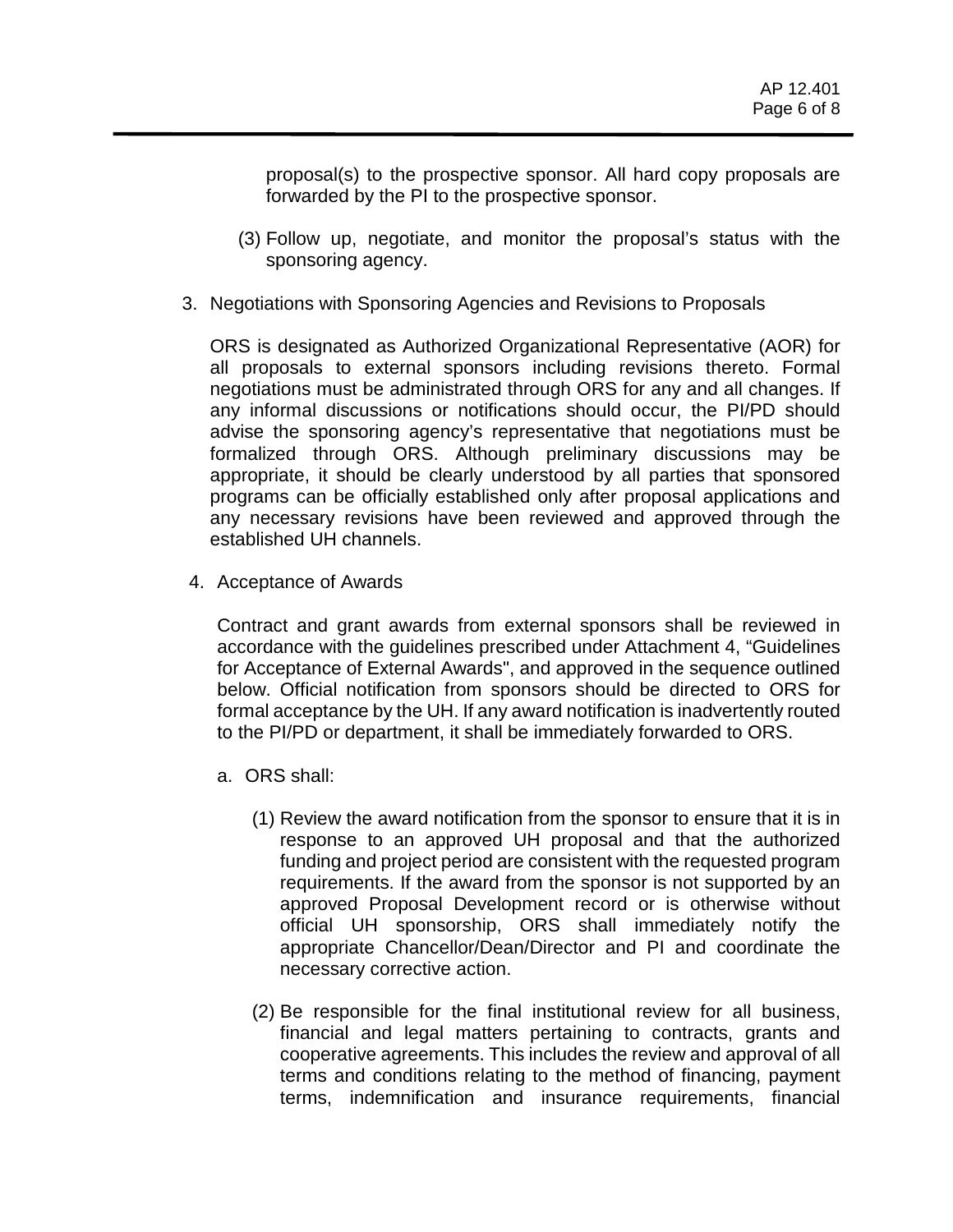accounting and reporting, and other administrative or financial management requirements that may be imposed by the sponsor. If the terms and conditions of an award are not acceptable or in conflict with UH policy or governmental laws, rules or regulations, ORS shall specify changes that are acceptable and in the best interest of the UH and shall advise the UH department or unit as appropriate. Changes recommended by ORS shall be made on the award instrument and shall be a condition for award acceptance by the UH.

- (3) In accordance with UH policy, execute all agreements which require legally binding signatures on behalf of the UH.
- (4) Accept and acknowledge grant awards on behalf of the UH and where appropriate, forward executed contracts and agreements to the sponsoring agencies.
- (5) If the award is conditionally accepted, ORS shall forward the original and copies of the award agreement to the sponsor for acceptance and execution and shall follow-up and monitor the status with the sponsor.
- (6) Distribute copies of the fully executed award documents to the PI/PD and FA.
- (7) Report all external awards to the UH Board of Regents on a monthly basis.

## **IV. Delegation of Authority**

There is no administrative procedure specific delegation of authority.

#### **V. Contact Information**

Office of the Vice President for Research and Innovation, telephone number: (808) 956-5006; and email uhovpri@hawaii.edu may be contacted for information relating to this Administrative Procedure.

#### **VI. References**

Link to superseded procedures:<https://www.hawaii.edu/policy/archives/apm/>